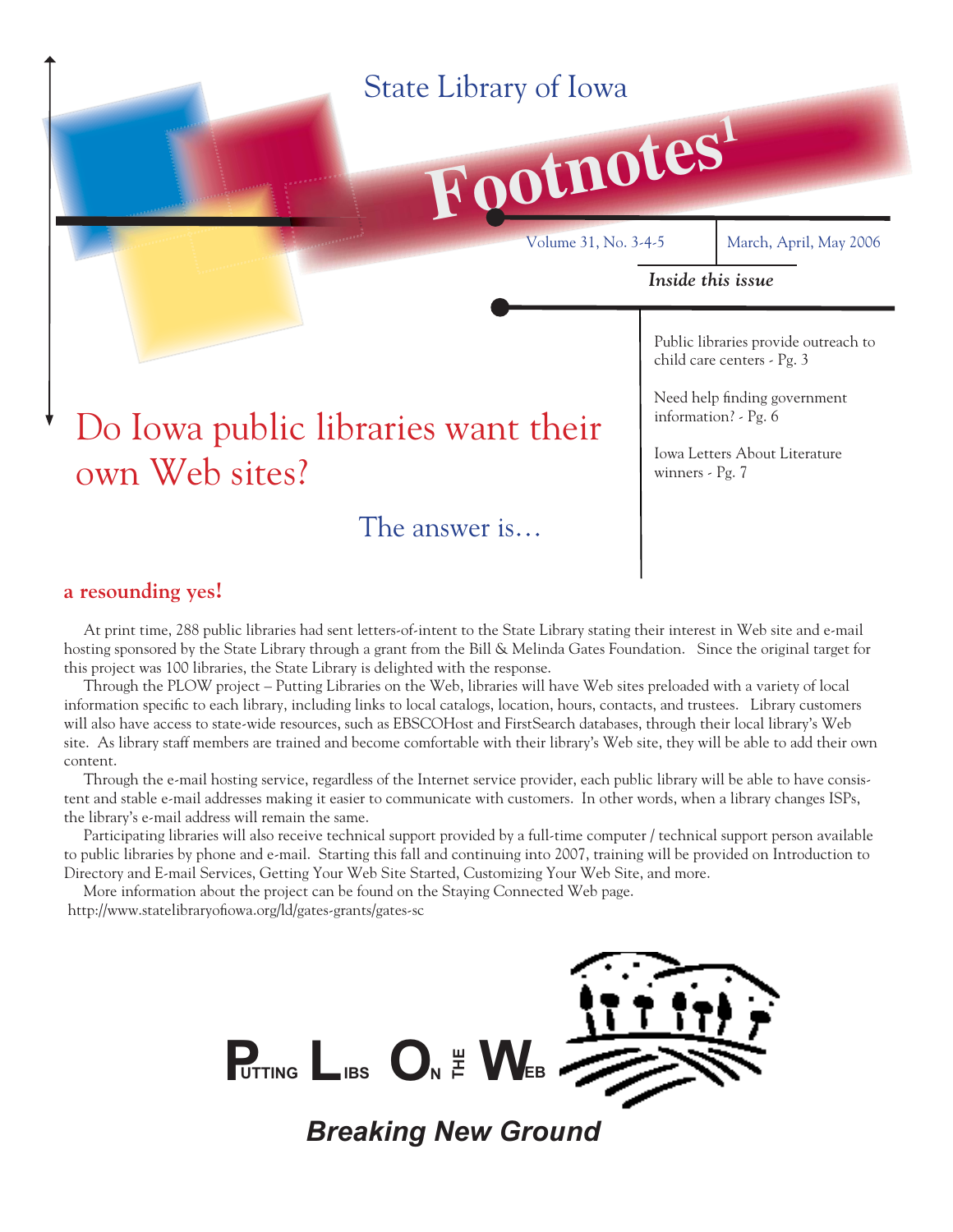

# **State Library helps distribute book on the end of slavery in America**

The State Library of Iowa helped people statewide become better aware of the Iowa Juneteenth Observance by assisting with the distribution of the book *Juneteenth: A Celebration of Freedom,* by Charles A. Taylor, to Iowa libraries with populations of 3,000 or more.

 At a recent news conference, Gary Lawson, founder and general chairperson of the Iowa Juneteenth Observance, said that "too many Iowans are unfamiliar with the significance and importance of Juneteenth as it relates to our national and state history."

 Juneteenth is a 141-year-old observance to the end of slavery in America that began on June 19, 1865. The Iowa Juneteenth Observance is a legislated state holiday that was signed into existence by Governor Tom Vilsack on April 11, 2002 and is annually observed on the third Saturday of June.

 Said Lawson, "It is our pleasure, with assistance from the State Library, to contribute to the greater good of Iowa by



providing a means to increase collective knowledge of how June 19th connects to July 4th and why these two "liberty" dates are of primary significance in American History."

 As more fundraisers occur, the Connect Foundation's 2006 Iowa Juneteenth Observance hopes to distribute books to all Iowa libraries.

 Pictured above, front row, are Monroe J. Colston, consultant, Greater Des Moines Community Foundation and Minnie Mallard, vice chairperson for community relations, Iowa Juneteenth Observance. Back row, Mary Wegner, state librarian, and Gary Lawson. The project is also supported by the Greater Des Moines Community Foundation's Watson Powell Jr. African American Community Endowment Fund.

# **Certification Update**

Congratulations to the following public library staff certified for the first time through the State Library's Iowa Certification Program for Public Librarians.

**Lori A. Barkema,** Cedar Rapids Public Library **Mirdza E. Berzins,** Carnegie-Stout Public Library, Dubuque **Shantelle J. Nagunst,** Randolph Public Library **Brenda L. Ross,** Davenport Public Library **Nicole A. Rushford,** Wyoming Public Library

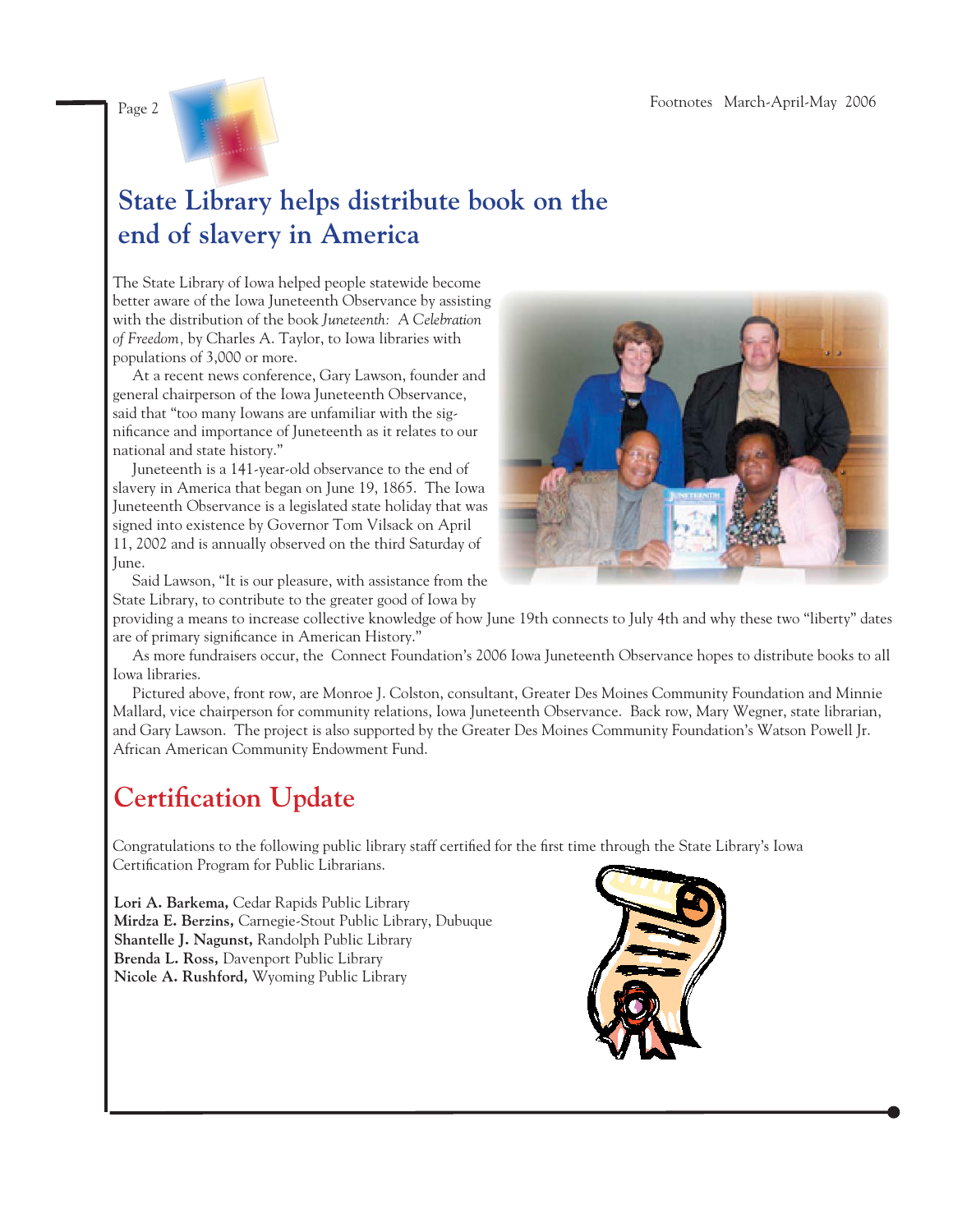



### **Public libraries provide outreach to child care centers**

When the State Library revised its public library standards program ("In Service to Iowa: Public Library Measures of Quality") in 2004, the following was added: "The library offers outreach services to day care centers and other entities in which groups of preschool children gather... Outreach service includes collections and programming."

Many public libraries in rural Iowa were finding that their preschool story times were dwindling in attendance and their collections of wonderful picture books were not being used. Because of Iowa's changing demographics and the number of children in child care and preschools, public librarians saw the need to change one of their most basic services: If children weren't coming to them for story times, they would go to the children.

 Research by Clyde Robinson in "Picture Book Selection Behaviors of Emergent Readers," reported the most important finding was the enthusiastic response of emergent readers to the simple procedure of selecting and taking home books.

In another study done by Robinson, "The Influence of Selecting and Taking Picture Books Home," it was found that when preschool children took books home on a daily basis, literacy activities at home increased.

 These two research studies highlight the importance of getting books to children in other settings. All library sizes, regardless of funding and staff, provide outreach services.

 Carol Rosenbaum from the Avoca Public Library said, "I deliver books to home daycares. I call and ask if there is anything special they want in their new boxes. I try to add new books every six weeks. I usually take about 25 to 30 books to each home. I choose according to the age and gender of the children. When it works into the home provider's schedule, I stay and read to the children."

 Paula Spoo from the Estherville Public Library noted, "I created a brochure to distribute and display so providers know about



 Some public libraries use senior citizens, 4-H clubs, and National Honor Society members to help them provide services. Joa LaVille from the Marshalltown Public Library wrote, "We just started a book delivery program called "Books to Go" where volunteers from the Retired Senior Volunteer Program bring 25 books in a rolling suitcase to the Head Start classroom they are assigned to. They then stay and return to the classroom once a week to share the books with kids (informally, on a small group basis...not like story time.) We have done this for more than a year with two ladies, but have just recently added more volunteers and are undergoing a serious recruiting effort. Some classrooms have two volunteers who rotate the responsibility. We trained the volunteers how to select books and helped them with the paperwork required by Head Start. Our priority for this year is to match volunteers with each Head Start classroom (we still have a few to go). Ideally, in the future this service will be available to any daycare center that requests it. Our early volunteers received Every Child Reads Training and we would like to provide that to the others."

 While this service varies based on the public library's staff and funding, more librarians are adding this service all the time.

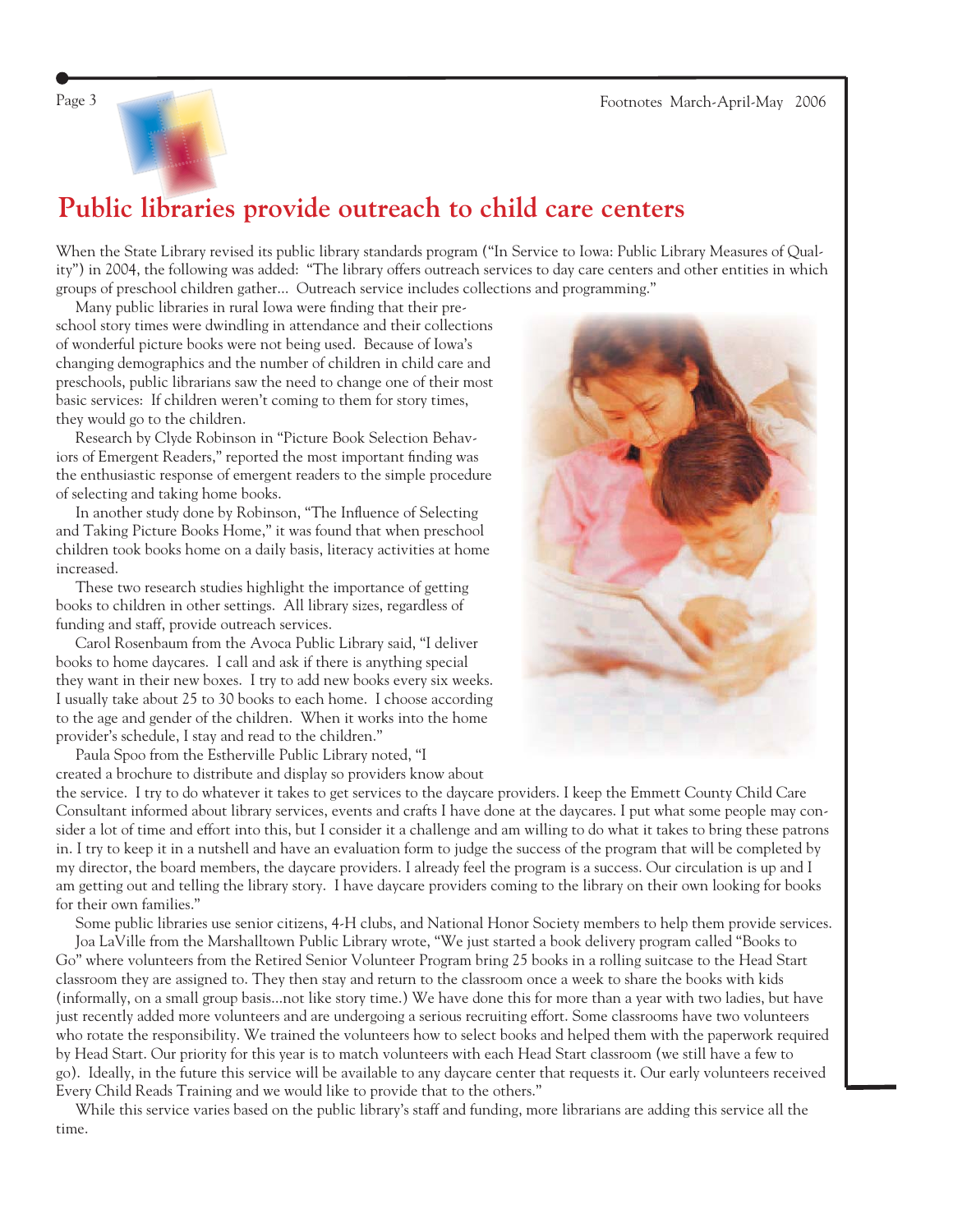

# **Marshalltown voters choose overwhelmingly to fund new library**

On April 11, 2006, Marshalltown voted on a bond issue to raise \$5 million for a new library. Sixty-percent yes votes were needed, but incredibly 3,461 voters (70 percent) responded in favor.

"I'm just overwhelmed. That's a definite positive yes vote," library director Carole Winkleblack was quoted as saying. "What really pleases me is all the children that come in and the adults that use the Internet stations, they're going to have a library that's good enough for them."

 Winkleblack thanked the Friends of the Library and the "New Library for a New Century" committee for all their hard work.

For more information about the building project, visit the library's Web site at [www.marshalltownlibrary.org.](http://www.marshalltownlibrary.org)

## **Fayette County Library Association tells its story at Early Childhood Fair**

Lezlie Berry, right, Maynard Public Library and Linda Adams, Arlington and Fayette public libraries, are shown at the Fayette County Early Childhood Fair in Oelwein.

wonderful event. Our table consisted of a trifold display featuring services the 11 libraries in Fayette County offer."

 Fayette County libraries include: Arlington, Oelwein, Hawkeye, Waucoma, Wadena, West Union, Westgate, Fayette, Maynard, Elgin and Clermont. Parker, who made the banner in the picture that is currently being circulated around the county, said

they handed out magnetic bookmarks listing all the libraries' contact information and an information



sheet on the summer reading program schedules for all the libraries. They also had a drawing for books.

# **Upham Memorial Library receives 2006 "We the People Bookshelf on Becoming American"**

The American Library Association (ALA) Public Programs Office and the National Endowment for the Humanities recently chose the Upham Memorial Library, Fredericksburg, the 2006 "We the People Bookshelf on Becoming American."

 Library Director Joan Schultz submitted a grant to ALA and was awarded 15 books that support exploring and welcoming all cultures as they become Americans. Book titles include: *An Autobiography of Benjamin Franklin, Barrio Boy, Death Comes for the Archbishop, Dragonwings, Giants in the Earth, The Glory Field, Grandfather's Journey, Immigrant Kids,*  In the Year of the Boar, Jackie Robinson, Lotus Seed, The People Could Fly, Rifles for Watie, A Tree Grows in Brooklyn, Rip *Van Winkle* and *Watch the Stars Come Out.*

The Upham Memorial Library will offer special programs over the year that reflect on becoming an American.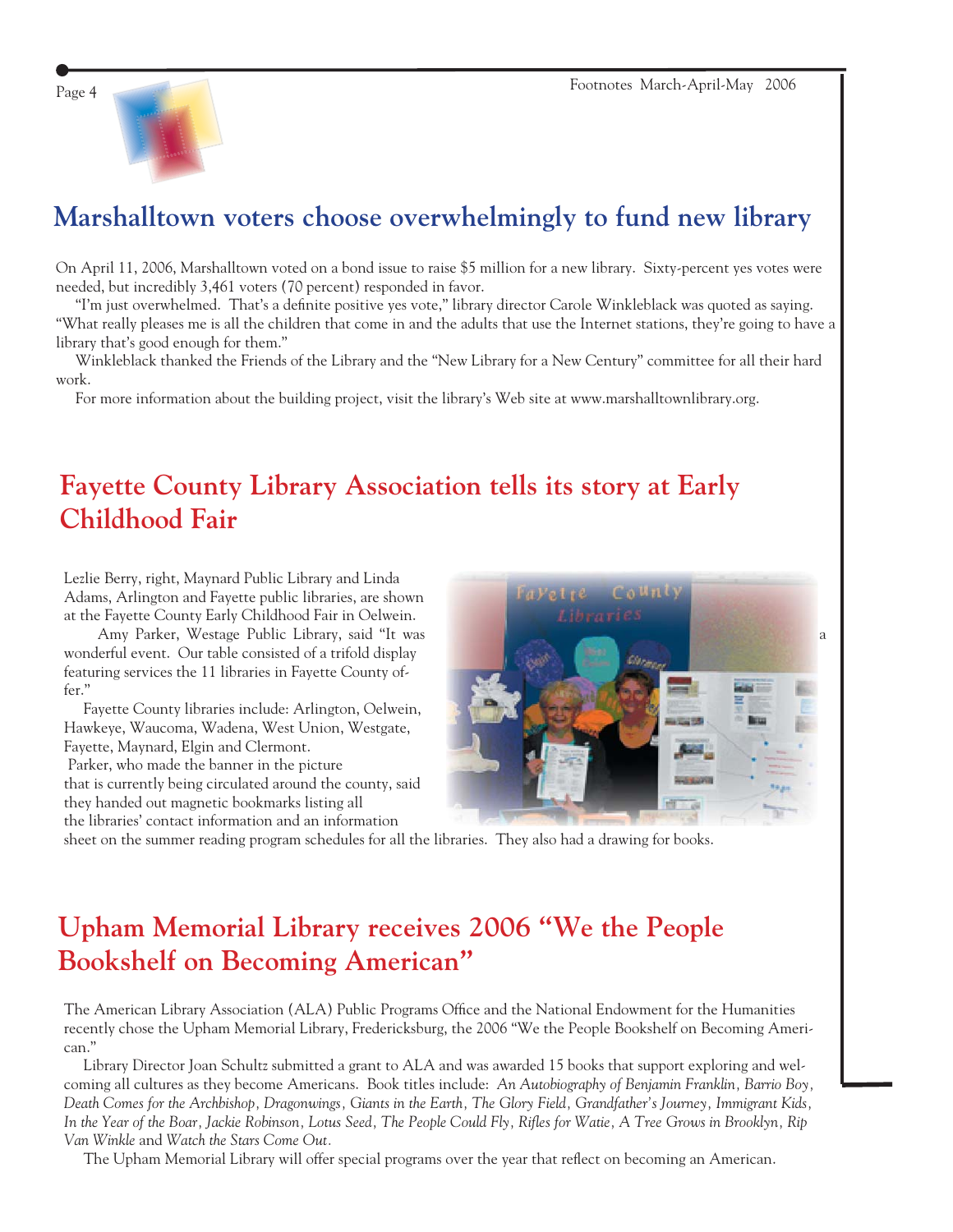

## **Carnegie-Stout Public Library-Dubuque wins Berkshire Publishing Group's "Libraries We Love" award**

When Berkshire Publishing Group began looking for libraries that are beloved centers of their communities, Susan Henricks, director of the Carnegie-Stout Public Library (CSPL) in Dubuque, knew she a strong chance of being one in 75 libraries nationwide to win.

 Selection criteria included that the library: 1) is of historical significance; 2) is associated with an important event, literary or otherwise; 3) is associated with an important person; 4) is distinguished by its architectural design; 5) is of special significance to the community life.

 Henricks responded to the criteria.

 1) The CSPL was founded by the Young Men's Literary Association (YMLA). The group remained viable, and purchased books for their library through



fundraising which included lecture tours. Those visiting included Ralph Waldo Emerson, Charles Sumner, J.G. Holland, P.T. Barnum and Edwin P. Whipple. The library still has a good selection of the original YMLA books.

 2 and 3) William B. Allison was a powerful U.S. Senator from Dubuque and served 43 years in Congress with a twoyear break. His colleagues recognized him as the "author of a great public policy, the reform of the internal revenues laws." The CSPL is home of Senator Allison's extensive personal library. Allison was friends with Andrew Carnegie with whom he had become acquainted during the award of a contract to Carnegie to supply steel for the Iowa-Illinois bridge. When Carnegie began funding libraries, Allison and the president of the YMLA approached him and were successful in his commitment to provide funds to build a public library in Dubuque.

 The referendum to support a public library went to the voters on November 26, 1900. While still two decades from winning the right to vote in the U.S., Dubuque allowed women to vote in this election. The library was approved by 78 percent of voters.

 The CSPL serves as an art museum as well as library to the community. It contains two Grant Wood originals. One purchased for \$800 in 1935 was appraised at \$2-3 million in 2005. The paintings will be exhibited at the Smithsonian's Renwick Gallery in Washington, DC in 2006.

4) The CSPL was placed on the National Register of Historic Places in 1978.

 5) CSPL was included in the May/June 2003 issue of *The Iowan.* The history of CSPL and an overview of the library's art history was published in "Julien's Journal" in October 2002. The CSPL is featured in John M. Witt's 2004 book, *The Carnegie Libraries of Iowa.*

The CSPL is the only Iowa library to be featured in a book, *Heart of the Community: The Libraries we Love,* which will be published in October 2006 by Berkshire Publishing Group.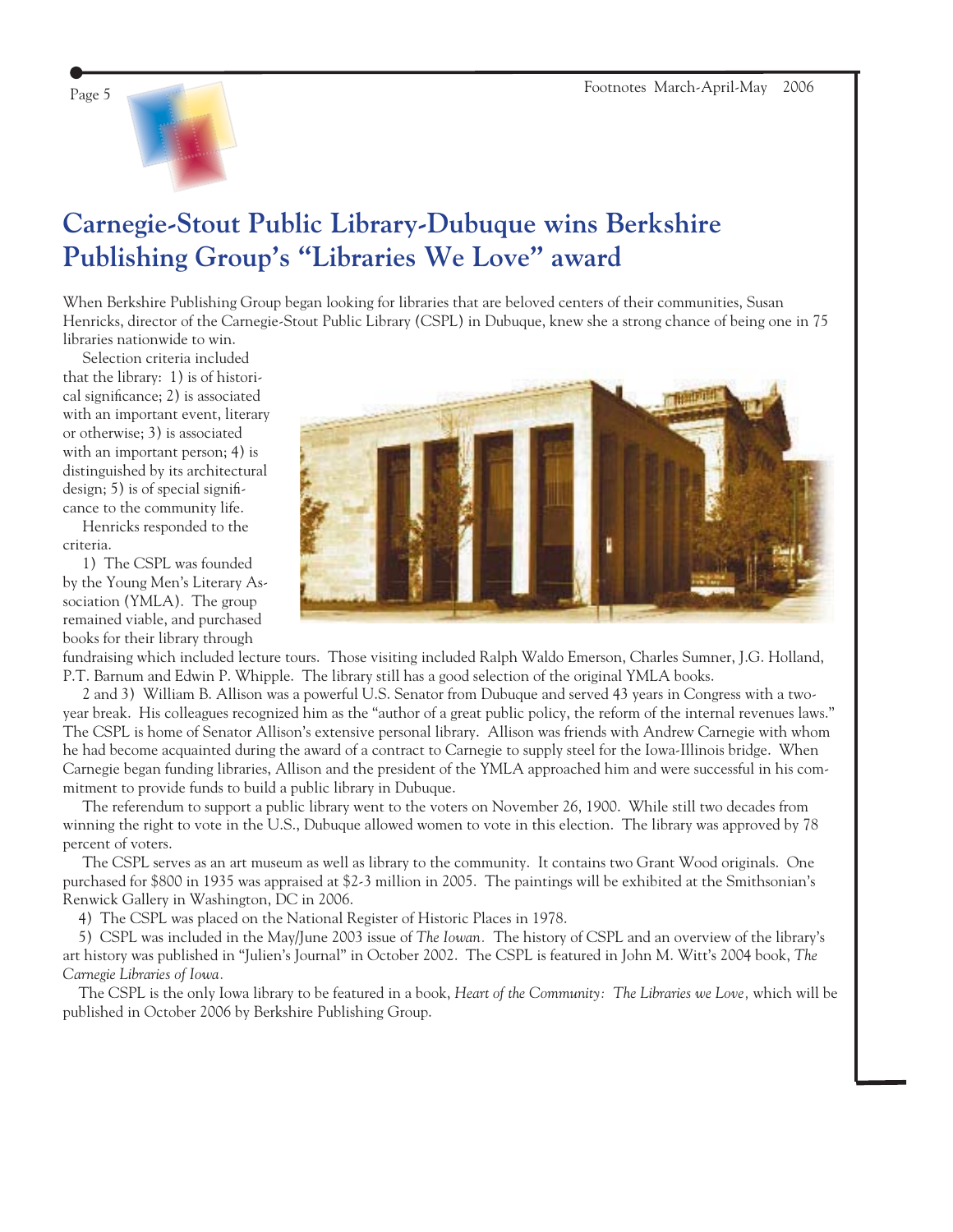

# Need help finding government information?  **Ask a State Library staffer!**

Do you need help finding facts for a customer about Iowa's government, economy, or statistics? Do you need a quick fact about Iowa's history? Perhaps you are having a hard time finding a Web site or government department for someone who has a question about a service of the state of Iowa. Is it difficult to find state documents online?

Then turn to State Library staff for assistance. They are well trained experts in finding state government information.

 If a customer is interested in doing a patents search or has questions about trademarks, send them to the State Library's Patents and Trademarks Depository Library. The U.S. Patent and Trademark Office provides the State Library with a core collection of all U.S. patents and trademarks on DVDs and paper. The depository library also provides books to aid inventors and businesses and has a rare index of Iowa inventors and their inventions from 1843 through 1975. New books include:

- *Trademarks in the Digital Age* by Timothy Lee Wherry (2004)
- *Patents and Trademarks Plain & Simple* by Michael H. Jester (2004)
- *Patents, Copyrights & Trademarks for Dummies* by Henri Charmasson (2004)
- *All I Need is Money: How to Finance Your Invention* by Jack Lander (2005)

Call 1-800-248-4483 or 515-281-4102 for assistance, or [e-mail is@lib.state.ia.us.](mailto:is@lib.state.ia.us)

### **Iowans visit Congress to ask support for LSTA funding**

State Librarian Mary Wegner, Iowa Library Association President Susan Craig, and ILA Governmental Affairs Committee Chairman Duncan Stewart were among those urging Capitol Hill legislators to support libraries as part of National Library Legislative Day held May 1 and 2 in Washington D.C. The event is sponsored by the American Library Association and other concerned organizations to raise awareness about the importance to local communities of federal funding and programs.

 Wegner, Craig and Stewart met with Senator Charles Grassley, Representative Jim Leach, and legislative staff from the offices of Senator Tom Harkin and Representatives Leonard Boswell, Steve King, Tom Latham and Jim Nussle.

 The Iowans shared good news about increases in the use of Iowa public libraries over the past 10 years - visits up 30%, checkouts up 10%, and public library card holders up 15%. They also stressed the importance to Iowans of the federal funding that the State Library receives from the Library Services and Technology Act (LSTA).

 According to Mary Wegner, "The annual Congressional visits give us the opportunity to tell the story of Iowa libraries. We discussed how the State Library uses federal LSTA funds to improve library services for Iowans. More than half of all Iowans benefi t from the LSTA. The EBSCOHost databases for academic and public libraries, the Iowa Center for the Book, the SILO Locator and interlibrary loan program, and the public library Summer Reading Program are all supported in Iowa with LSTA funds."

 Susan Craig noted, "The American Library Association (ALA) does a wonderful job of arranging for this lobbying effort. The staff of the ALA Washington Office are very well informed and work very hard to promote the issues important to the library community."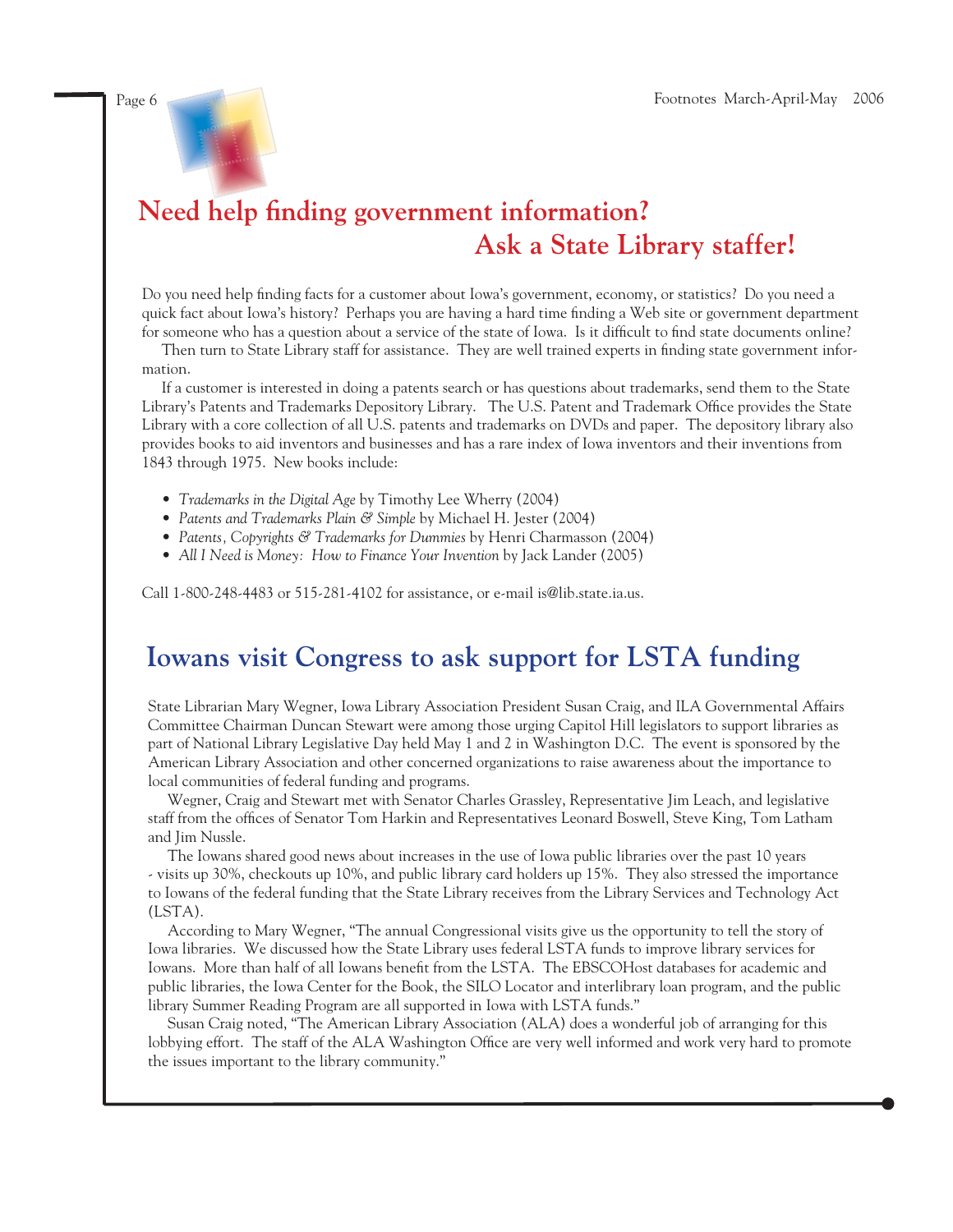

## **Another great year for Iowa students in national Letters About Literature contest**

Iowa students once again showed their talent for writing by participating in the 2006 Letters About Literature Contest.

 There were 985 entries from students in Iowa.

- 321 from students in grades 4 through 6
- 401 from students in grades 7 and 8
- 263 from students in grades 9 through 12

 Hannah Soyer, Level I Winner, was a top 10 national semifinalist.

 Nationwide, over 47,000 students entered the 2006 Letters About Literature contest. The Letters About Literature national office read all 47,000 entries and returned semifinalist letters to each state. In Iowa there were 37 semifinalists at Level I, 32

at Level II, and 21 at Level III.

 Three panels of judges were appointed to read and discuss the Iowa semifinalist letters. Each panel chose an Iowa winner and second and third place letters.

 Letters About Literature is a reading and writing promotion program of the Center for the Book in the Library of Congress, presented in partnership with Target Stores



*2006 Letters About Literature winners are, front row left, Hannah Soyer, First Place, Level I; Trevor Turner, Second Place, Level I; Molly Zmudka, Third Place, Level I; Andrew Bush, Second Place, Level II; Back Row Mandy Crabbs, Target Stores representative; Daniel Menzel, Third Place, Level III; Amol Agarwal, First Place, Level III; Isaac Behresn, First Place, Level II; and Dave Gourley, Target Stores representative.*

 *Not shown - Alaina Templeton, Third Place, Level II; and Jasmine Chen, Second Place, Level III.*

and the Iowa Center for the Book, State Library of Iowa. Young readers write a personal letter to an author explaining how his or her work changed their view of the world or themselves. The program has three competition levels: Upper elementary (Level I), middle school (Level II) and secondary school (Level III).

To read the 2006 Iowa winning letters go to:

<http://www.iowacenterforthebook.org/letters/2006-winners.htm>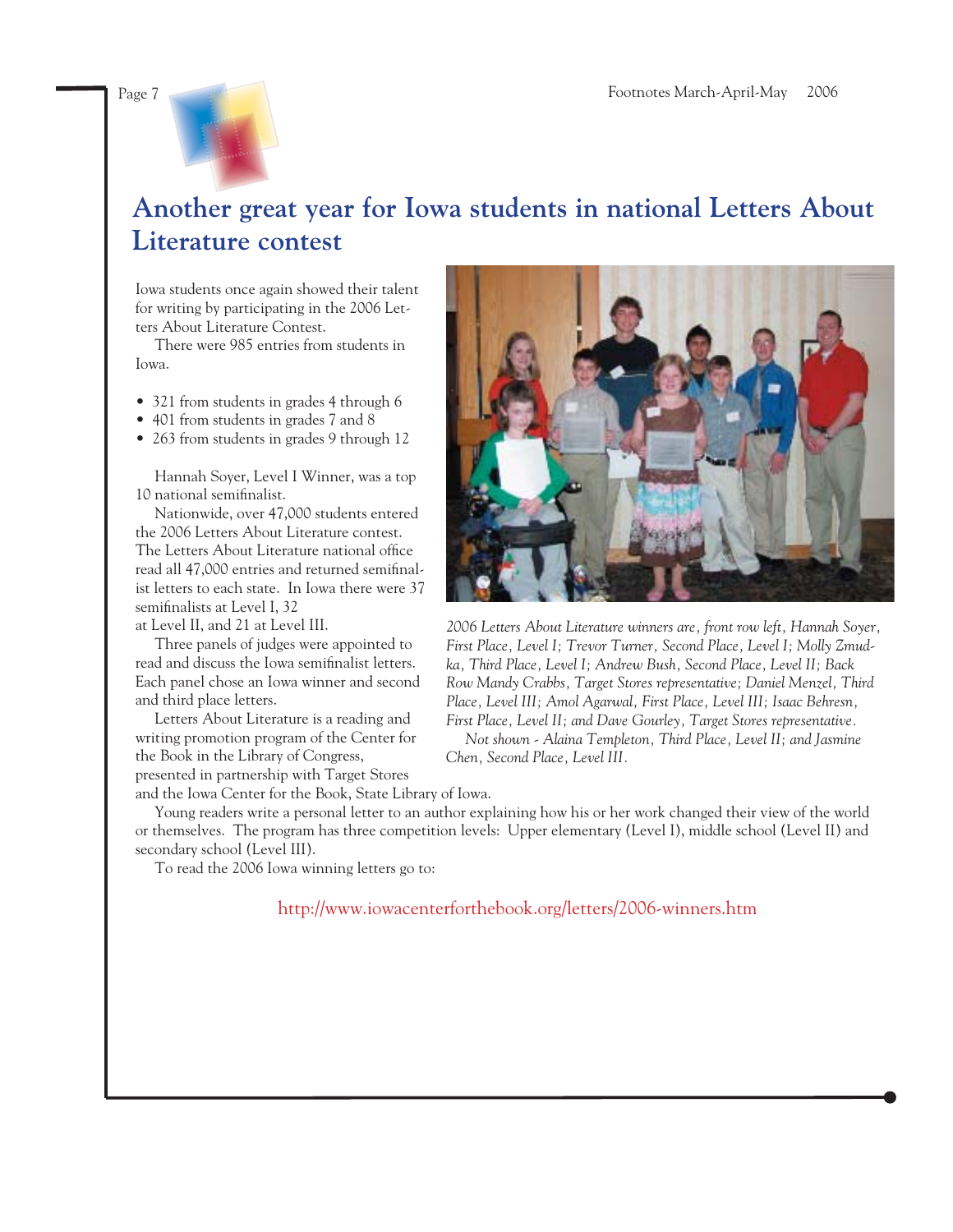PPage 8 Footnotes March-April-May 2006



**MINUTES**  IOWA COMMISSION OF LIBRARIES April 12, 2006 - State Library of Iowa

Present: Dale Ross, Paul Roberts, Monica Gohlinghorst, Jann Freed, David Boyd, Rita Martens Absent: Pam Bradley and Frank Sposeto Guest: Bonnie McKewon, Administrator, Northwest Iowa Library Services Staff: Mary Wegner, Steve Cox, Annette Wetteland, Sandy Dixon, Alan Schmitz, Carol Simmons, Marie Harms, Barbara Corson, Gerry Rowland, Beth Henning

Ross called the meeting to order at 10:00 a.m.

1.0 Set Agenda

"Action items" moved to after "Approve Minutes." Agenda set with change.

2.0 Approve Minutes

Roberts moved to accept minutes of December 13, 2005 meeting as written, Gohlinghorst seconded. Motion carried.

### 3.0 Action Items

A. Appointment to Northwest LSA board

Dixon presented the name of Valerie Haverhals, director, Hawarden Public Library, as a potential appointee to the Northwest LSA board to fill Joyce Amdor's unexpired term. Gohlinghorst moved to appoint, Roberts seconded. Motion carried.

### B. Appoint Commission bylaws review subcommittee

Ross asked that Martens and Sposeto serve with him on the subcommittee. Martens accepted. Ross will contact Sposeto. Meeting arrangements will be made at a later date.

C. Appoint subcommittee to evaluate State Librarian

Ross requested that Freed and Gohlinghorst work with him to evaluate the State Librarian. Both accepted. Meeting arrangements will be made at a later date.

4.0 Financial Report

Cox reported that the State Library is on target with both state and federal spending. The State Library received notice in January that it will receive an increase of \$51,500 in federal funds this year. Cox said that he plans to explain in detail portions of both the state and federal budget reports at upcoming meetings; his focus at this meeting was on appropriations.

5.0 Communications

### A. Special Reports

1. Tour of new State Library Web site

 Harms gave an overview of the new State Library Web site, and received a very favorable response from Commission members. Schmitz explained the new Web site's content management system, PLONE, and its advantages to users. Wegner thanked the staff for all the hard work they'd done to get the site up and running on time.

#### B. Commission Reports

 Martens reported meeting with First Lady Christie Vilsack regarding information literacy and the model core curriculum project that she is working on for the Department of Education.

Gohlinghorst reported that the All Iowa Reads committee is taking suggestions for the 2007 book.

Roberts attended the open house for the Davenport Public Library branch and shared a flier for the upcoming Dubuque Area Library Information Consortium meeting, Disaster Preparedness, and Response and Preserving Treasured Family Memorabilia.

 Boyd said lobbyists threw a surprise party for Law Librarian Linda Robertson in honor of her retirement later this year. Boyd also asked Wegner to present at the June 21 quarterly meeting of the District Court Administrators. Wegner will check her schedule and get back to him.

Freed said she enjoyed reading the news stories about the new Des Moines Public Library.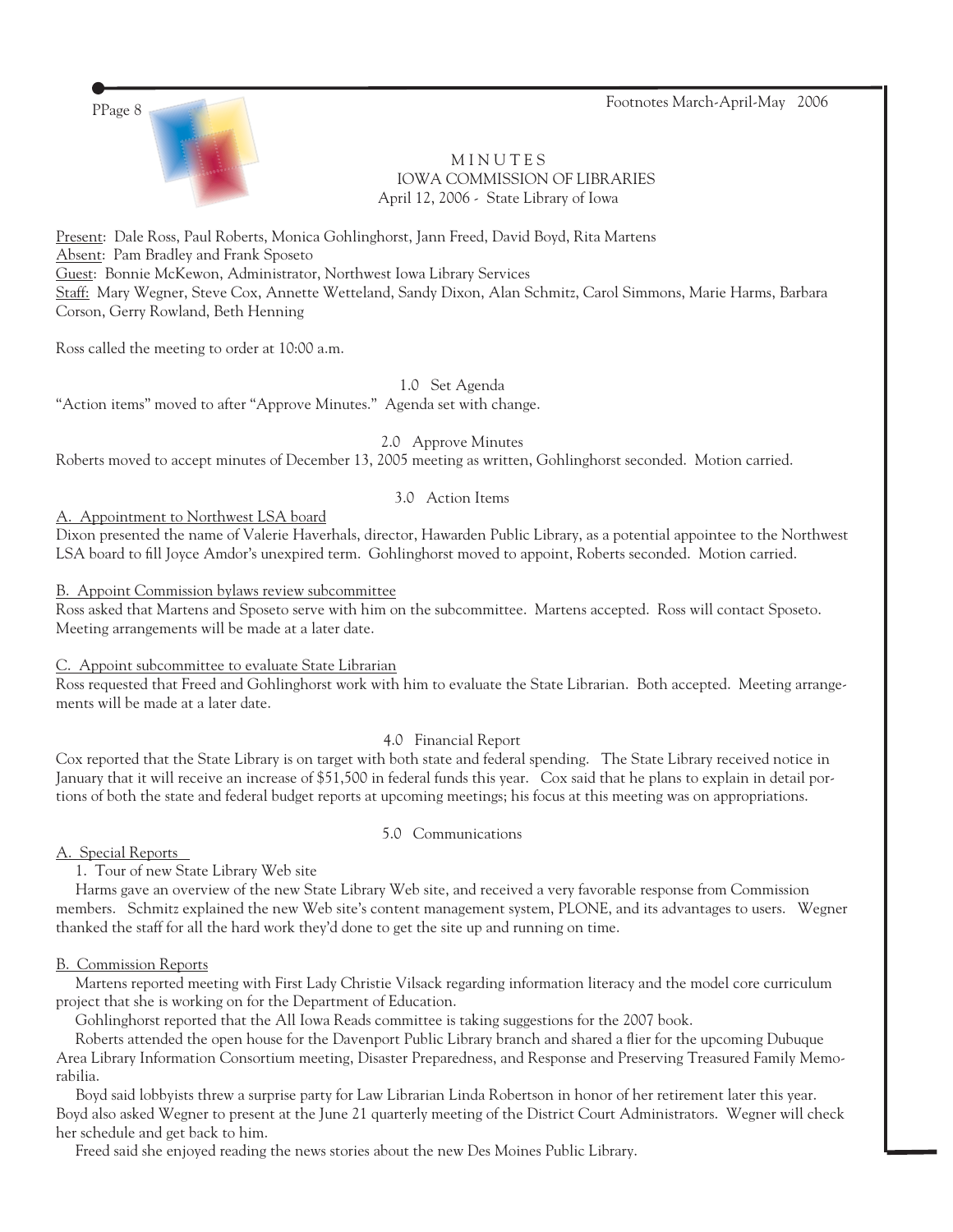

### **MINUTES**  IOWA COMMISSION OF LIBRARIES April 12, 2006 - State Library of Iowa

 Ross reported on national issues including whether teacher librarians are considered part of a school's "instructional" expenses, and a move to merge the National Commission of Library and Information Science into the Institute of Museum and Library Services. This merger would include moving public library statistics, which are handled through NCLIS, to IMLS.

### C. State Librarian's Report

Henning provided Commissioners with two data profiles that she and Gary Krob developed – The Status of African-Americans in Iowa and Women in Iowa.

 Corson reported that the State Library celebrated National Library Week by providing a variety of courses to state employees. There were 14 classes and 108 students. Sixty-five people attended a Lunch and Learn session on Avian Bird Flu provided by Dr. Russell Currier. Corson said three Bulgarian librarians were visiting Iowa libraries and that three Iowa librarians will go to Bulgaria in May. On May 4, Karon King, who runs the State Library's Patent & Trademark Depository Library, will host two people from the U.S. Patent and Trademark Office who will provide training for Iowa inventors on patents and trademarks. On May 5, they will instruct librarians and lawyers on how to help people get patent and trademark information. May 9, Corson said the State Library will host the SirsiDynix users group.

 Dixon said she will ask Michele Leininger, continuing education consultant, to talk to the Commission in the future about the changes she has made to the Public Library Management program. Dixon, Leininger and Cameron attended an Outcome Based Evaluation session at IMLS in Washington, D.C. which focused on continuing education. Dixon announced that the State Library is launching the Gates-funded Rural Sustainability Grant, and said there will be five two-day Rural Sustainability training sessions across Iowa in July. These workshops are intended to provide tools to help public library directors sustain public access computing. Dixon said that the Gates Foundation's goal is that 80% (411) of Iowa rural library directors will attend. The grants allow the State Library to reimburse attendees for mileage and overnight accommodations, and meals will be provided at no charge.

 Wegner discussed proposed legislation which would require teacher librarians in each school district. The Iowa Library Association (ILA) is urging members to continue contacting their legislators in support of this provision. Wegner explained the different parts of the Gates Staying Connected Grant, including public library Web site development and e-mail hosting. The project is called PLOW (Putting Libraries on the Web). The Web sites will be preloaded with local information specific to each library, like hours, location, trustees; library customers will be able to access statewide resources such as the Iowa Locator and EBSCOHost databases; and participating libraries will be able to offer a virtual as well as a physical library. Information packets were mailed and on March 17 an informational session was held on the ICN. So far, 209 letters of intent have been received.

 Wegner said awards for this year's Iowa Letters About Literature contest winners were presented last week at the annual Iowa Reading Association conference. The top three winners in each of the three age groups were recognized and read their letters. Wegner said Iowa's winner in the 4-6th grade level was a semifinalist in the national competition. In the three years that the Iowa Center for the Book has participated in this program, there has been one national winner from Iowa and two semifinalists. The Iowa Center for the Book advisory council will meet early next month at the new Des Moines Public Library.

 Wegner said she would provide the Commission with a brief monthly update of State Library activities. The report will also go to State Library staff and the LSAs.

#### D. Library Service Area (LSA) Report, Bonnie McKewon, administrator, Northwest Iowa Library Services

 McKewon gave a slide presentation on the LSAs and their specialties. McKewon showed Commissioners the LSA Web site and all that it offers to help Iowa public libraries. McKewon said she was impressed with the new State Library Web site and will be using the same software to redevelop her LSA Web site. She also discussed a new initiative she's taking with libraries in her area: the Special Project Consultants Group will use the talents of local librarians who will work as field consultants helping other public librarians.

j